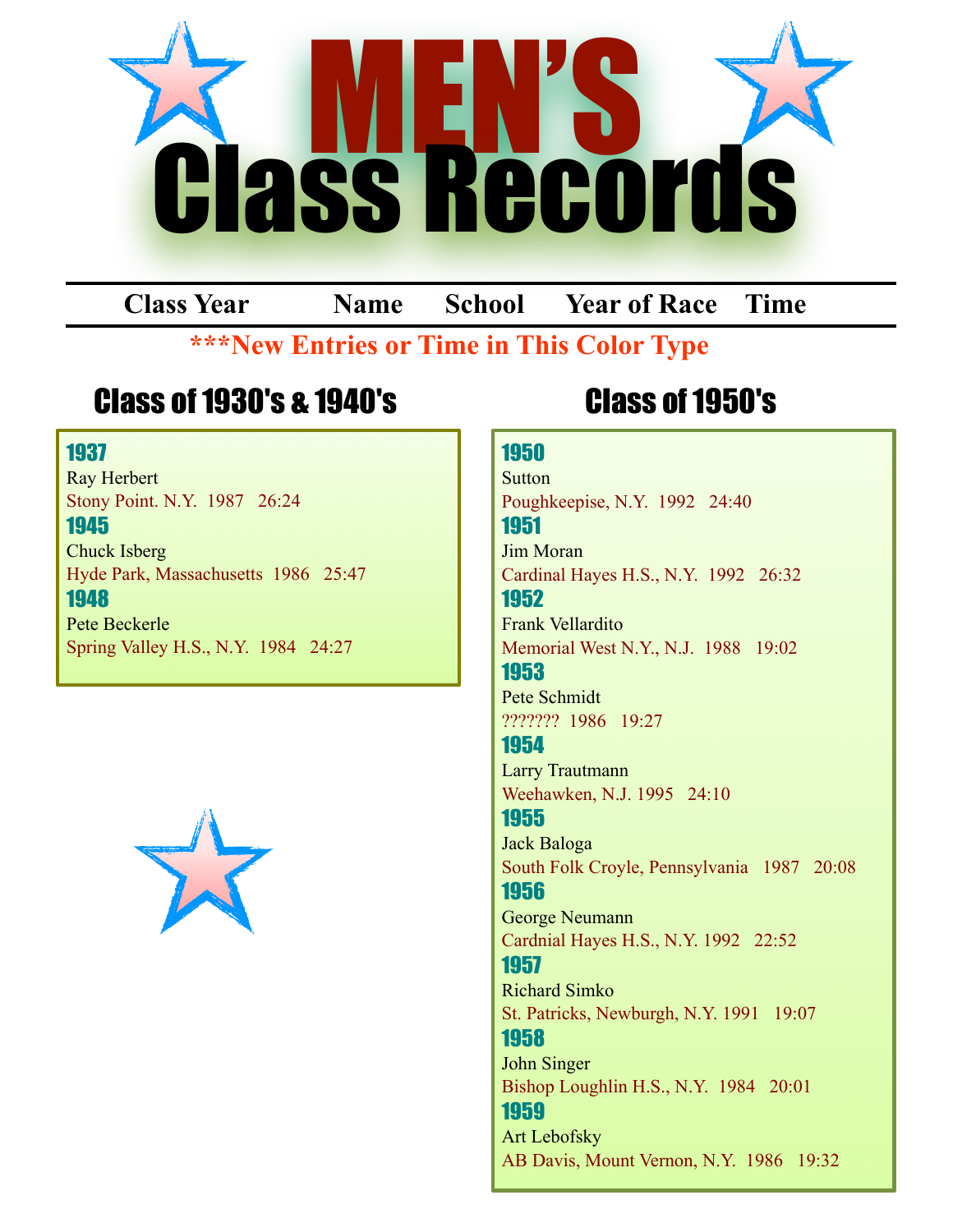

# Class of 1960's Class of 1970's

### 1970

Joe Salerno St. Francis Prep, N.Y. 1991 18:14 1961

Art Gunther III Spring Valley H.S., N.Y. 1989 24:56 1962

Richard Ortiz Bronx Vocational H.S., N.Y. 1991 18:37 1963

Roy Kepler

1960

Clarkstown North H.S., N.Y. 1990 22:24 1964

Rich Michalski Taft H.S., Connecticut 1990 25:29

1965 Ed Cevoli Cardinal Hayes H.S., N.Y. 1991 17:53 1966

Terry Horton Arlington H.S., N.Y. 1992 17:17

1967 Jay Kaplan Spring Valley H.S., N.Y. 1984 17:19

1968 Bob Enright Pearl River H.S., N.Y. 1984 16;06

1969 Mike Shore Ramapo H.S., N.Y. 1988 18:14

Paul Nowicki Nanuet H.S., N.Y. 1997 16:32 1971 Mike Doyle Eastchester, N.Y. 1989 16:07 1972

Rick Iriarte Pearl River H.S., N.Y. 1991 18:02

1973 Howie McNiff Albertus Magnus H.S., N.Y. 1985 16:10 1974

Martin Carle Bergen Catholic, N.J. 1987 16:32 1975

George Buckheit Albertus Magnus H.S., N.Y. 1985 14:37

1976 Jamie Kempton Albertus Magnus H.S., N.Y. 1996 14:54

1977 Mike Humiston St. Joesph H.S., Montvale, N.J. 1985 15:39 1978 Mike Collins

Mepham H.S., L.I., N.Y. 1987 15:51 1979

Matt Kohlbrenner Pearl River H.S., N.Y. 1990 15:49

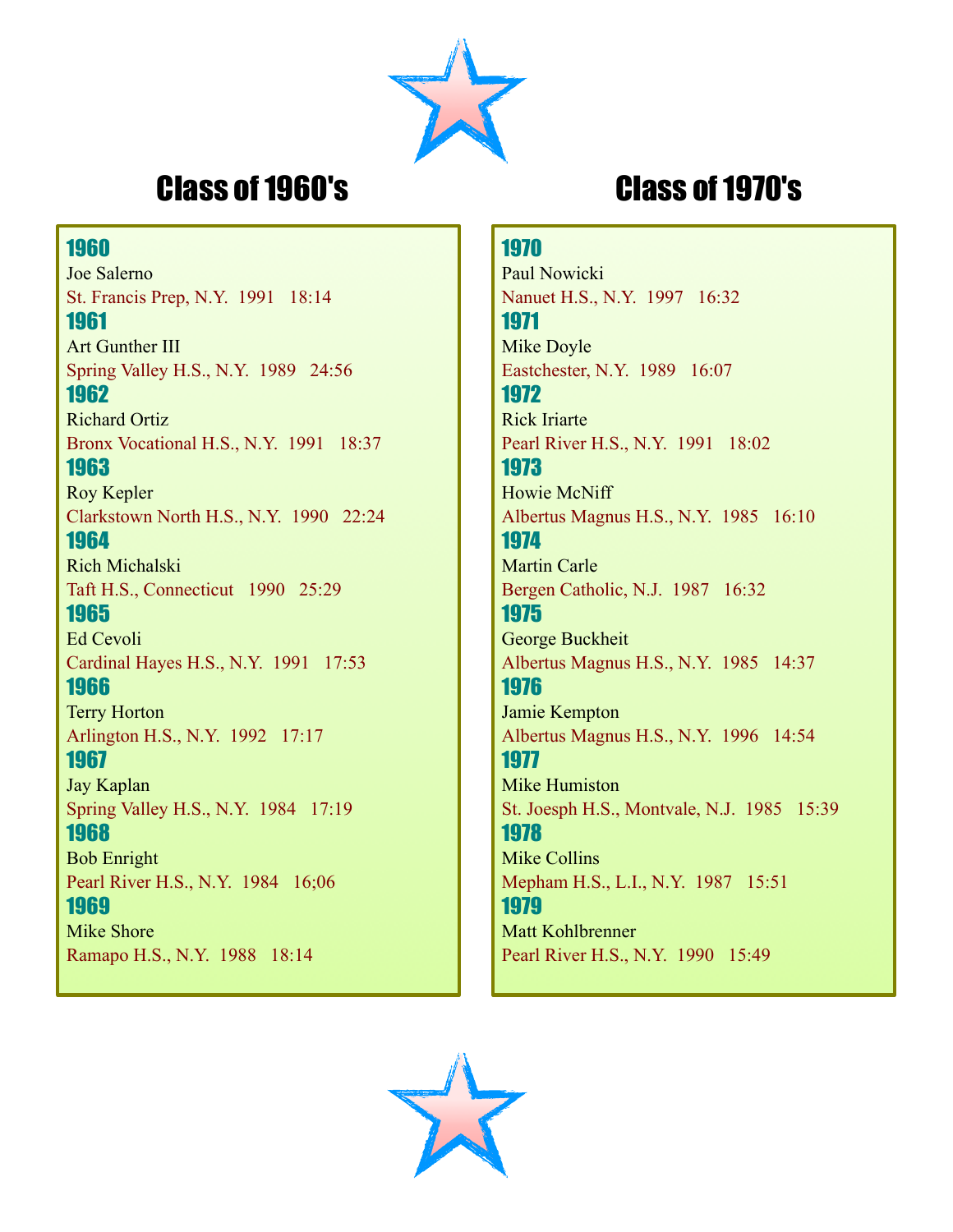

# Class of 1980's Class of 1990's

#### 1990

James Truatmann Monroe Woodbury H.S., N.Y. 1998 15:09 1991 Tim Cox Suffern H.S., N.Y. 2003 15:47 1992

George Newsome Clarkstown South H.S., N.Y. 1995 15:52 1993

David Dominquez North Rockland H.S., N.Y. 2001 15:03 1994

Jim Gehart Suffern H.S., N.Y. 1994 15:11 1995

Don Conrad St. Louis Country Day, St. Louis, Missouri 1996 15:15

1996 Mike Morris Clarkstown North H.S., N.Y. 2001 15:22 1997

Brian McNight Monroe Woodbury H.S., N.Y. 2000 15:21 1998

Brian McGillick & Pat Dricoll Clarkstown North H.S., N.Y. 2000 15:45 1999

 James Sweeney Guilderland H.S., N.Y. 2003 15:40



#### 1980

Todd Sinclair North Rockland H.S., N.Y. 1986 14:44 1981

Andy Kohlbrenner Pearl River H.S., N.Y. 1985 14:46

#### 1982

Brian Crowley Albertus Magnus H.S., N.Y. 1990 15:08

#### 1983

Dan Glynn Clarkstown South H.S., N.Y. 1984 15:15 1984

Ed Roper North Rockland H.S., N.Y. 1987 16:46

#### 1985

Harry Carle Bergen Catholic, N.J. 1986 15:04

#### 1986

John Truatmann Monroe Woodbury H.S., N.Y. 1994 14:08

#### 1987

I

I

Mike Slinskey Beacon H.S., N.Y. 1996 15:04

#### 1988

Rich Harrington St. Joseph Regional, N.J. 1995 15:25

1989 Art Gunther Tappan Zee H.S., N.Y. 1996 14:42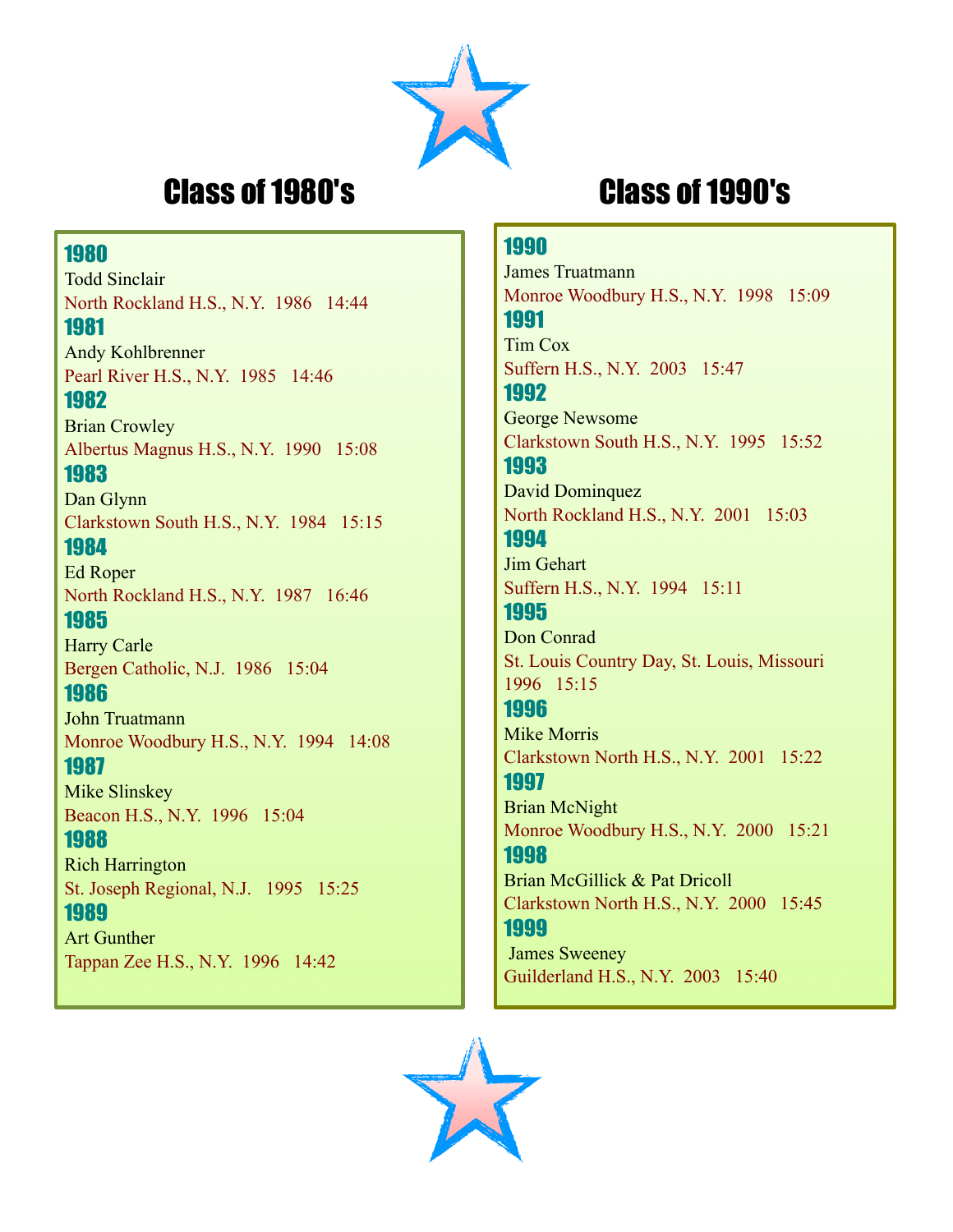

# Class of 2000's Class of 2010's

### 2000

Max Chafkin Clarkstown South H.S., N.Y. 2000 16:17 2001

Justin Romaniuk Suffern H.S., N.Y. 2002 15:24

2002

John Tratta Jr. Washingtonville H.S., N.Y. 2002 17:22

#### 2003

Stephen Furst Goshen H.S., N.Y. 2008 15:06

#### 2004

Lou Maturo Tappan Zee H.S., N.Y. 2004 16:10

#### 2005

Carlos Jamieson North Rockland H.S., N.Y. 2010 15:46

### 2006

Kyle O'Brien Monroe Woodbury H.S., N.Y. 2008 15:36

2007

Bryan Herbst Pearl River, N.Y. 2010 16:39

#### 2008

Matt Terry Danbury, Connecticut 2010 15:45

2009 Danny Kane Tappan Zee, N.Y. 2010 15:57

### 2010

Keith Lasky Monroe Woodbury H.S., N.Y. 2011 18:23 2011 Alex Andre' North Rockland H.S., N.Y. 2011 16:47 2012 Evan Ward Suffern H.S., N.Y. 2016 15:51

2013 Alexander Sanso Monroe Woodbury H.S., N.Y. 2016 17:25

#### 2014 John Dove Monroe Woodbury H.S., N.Y. 2019 15:33 2015

Luke Gavigan Tappan Zee H.S., N.Y. 2015 15:52 2016

Patrick Hennelly Suffern H.S., N.Y. 2016 16:48

2017 **Thomas Cobb North Rockland HS, NY 2021 18:58** 2018 Michael Hennelly Suffern H.S., N.Y. 2019 16:18 2019

**Patrick Castellano Tappan Zee HS, NY 2021 16:48**